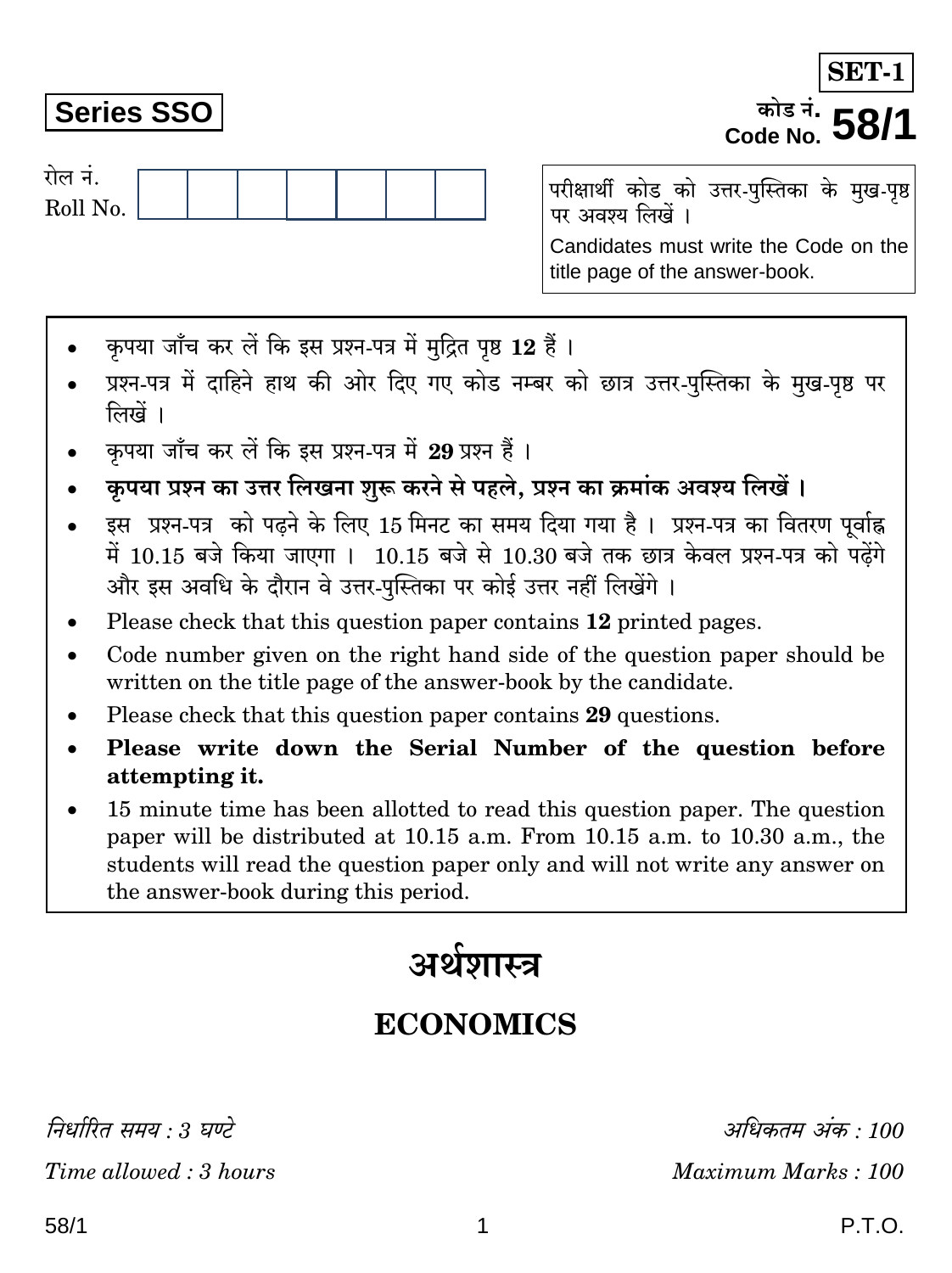#### सामान्य निर्देश:

- दोनों खण्डों के **सभी** प्रश्न अनिवार्य हैं ।  $(i)$
- प्रत्येक प्रश्न के निर्धारित अंक उसके सामने दिए गए हैं ।  $(ii)$
- प्रश्न संख्या 1 3 तथा 15 19 अति लघूत्तरात्मक प्रश्न हैं. जिनमें प्रत्येक का 1 अंक है ।  $(iii)$ इनका प्रत्येक का उत्तर **एक वाक्य** में ही अपेक्षित है ।
- प्रश्न संख्या 4 8 और 20 22 लघुत्तरात्मक प्रश्न हैं, जिनमें प्रत्येक के 3 अंक हैं ।  $(iv)$ प्रत्येक का उत्तर सामान्यतः 60 शब्दों से अधिक नहीं होना चाहिए ।
- प्रश्न संख्या 9 10 और 23 25 भी लघुत्तरात्मक प्रश्न हैं, जिनमें प्रत्येक के 4 अंक हैं ।  $(v)$ प्रत्येक का उत्तर सामान्यतः 70 शब्दों से अधिक नहीं होना चाहिए ।
- प्रश्न संख्या 11 14 और 26 29 दीर्घ उत्तरात्मक प्रश्न हैं, जिनमें प्रत्येक के 6 अंक  $(vi)$ हैं । प्रत्येक का उत्तर सामान्यतः 100 शब्दों से अधिक नहीं होना चाहिए ।
- उत्तर संक्षिप्त तथा तथ्यात्मक होने चाहिए तथा यथासंभव ऊपर दी गई शब्द सीमा के अंतर्गत  $(vii)$ ही दिए जाने चाहिए ।

#### **General Instructions:**

- $(i)$ All questions in both the sections are compulsory.
- $(ii)$ Marks for questions are indicated against each question.
- $(iii)$ Questions No.  $1 - 3$  and  $15 - 19$  are very short-answer questions carrying 1 mark each. They are required to be answered in **one sentence** each.
- Questions No.  $4 8$  and  $20 22$  are short-answer questions carrying  $(iv)$ 3 marks each. Answers to them should normally not exceed 60 words each.
- $(v)$ Questions No.  $9 - 10$  and  $23 - 25$  are also short-answer questions carrying 4 marks each. Answers to them should normally not exceed 70 words each.
- Questions No. 11 14 and  $26 29$  are long-answer questions  $(vi)$ carrying 6 marks each. Answers to them should normally not exceed 100 words each.
- $(vii)$ Answers should be brief and to the point and the above word limits should be adhered to as far as possible.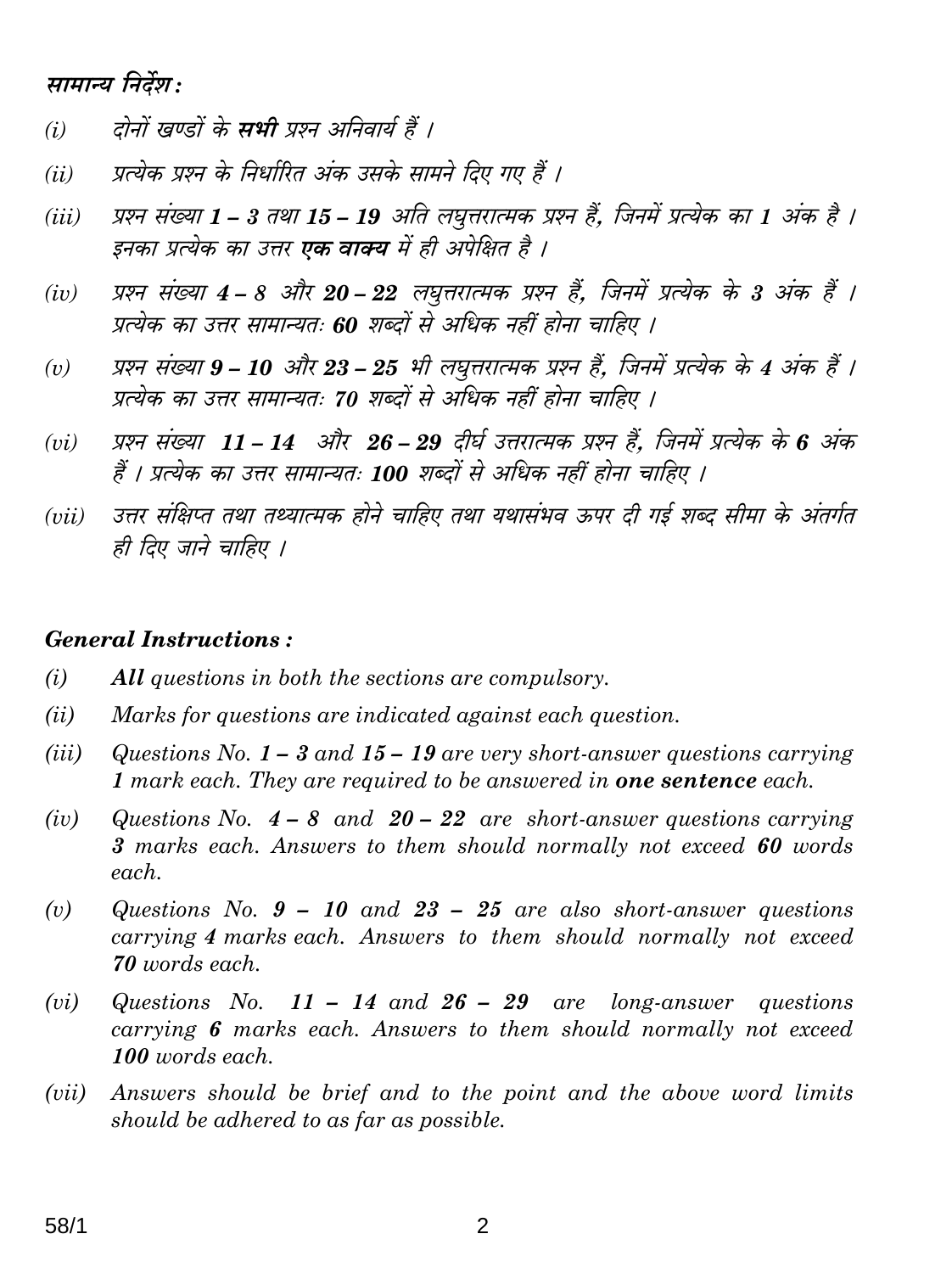#### खण्ड अ

#### **SECTION A**

- अनधिमान वक्र की परिभाषा दीजिए । 1. Define indifference curve.
- यदि वस्तु X की कीमत गिरने से, वस्तु Y की माँग बढ़ती है, तो दोनों वस्तुएँ परस्पर ये हैं:  $2.$ (सही विकल्प चुनिए)
	- (अ) प्रतिस्थापी
	- (ब) परक
	- (स) संबंधित नहीं
	- (द) प्रतियोगी

If due to fall in the price of good X, demand for good Y rises, the two goods are: (Choose the correct alternative)

- $(a)$ Substitutes
- (b) Complements
- $(c)$ Not related
- Competitive (d)
- यदि सीमांत प्रतिस्थापन दर निरंतर बढ रही हो. तो अनधिमान वक्र ऐसा होगा : 3. (सही विकल्प चुनिए)
	- (अ) नीचे की ओर ढलवाँ उत्तल
	- (ब) नीचे की ओर ढलवाँ अवतल
	- (स) नीचे की ओर दलवाँ सीधी रेखा
	- ऊपर की ओर दलवाँ उत्तल  $(5)$

If Marginal Rate of Substitution is increasing throughout, the Indifference Curve will be: (Choose the correct alternative)

- Downward sloping convex  $(a)$
- Downward sloping concave (b)
- Downward sloping straight line  $\epsilon$
- Upward sloping convex (d)

 $\mathcal{I}$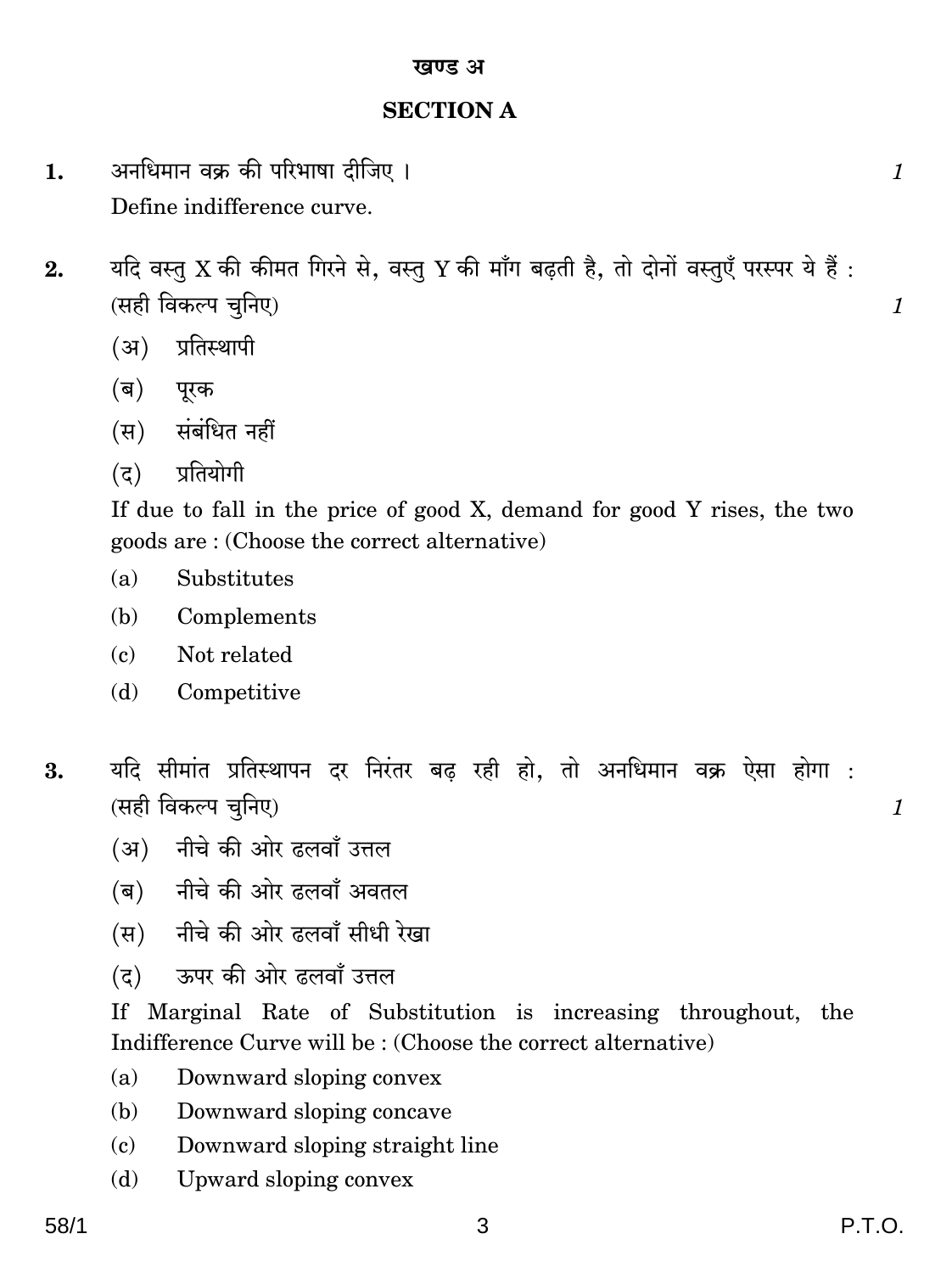कारण बताते हुए निम्नलिखित तालिका पर आधारित उत्पादन संभावना वक्र के आकार पर 4. टिप्पणी कीजिए :

| वस्तु $X$ (इकाई) | वस्तु Y (इकाई) |
|------------------|----------------|
|                  | 30             |
|                  | 27             |
| 2                | 21             |
| З                | 12             |
|                  |                |

Giving reason comment on the shape of Production Possibilities Curve based on the following schedule:

| Good X (units) | Good Y (units) |
|----------------|----------------|
|                | 30             |
|                | 27             |
| 2              | 21             |
| 3              | 12             |
|                |                |

भारत के प्रधान मंत्री की विदेशी निवेशकों को "भारत में बनाइए" (Make in India) की 5. अपील का भारत के उत्पादन संभावना वक्र पर क्या प्रभाव पड़ने की संभावना है ? समझाइए ।

#### अथवा

बेरोज़गारी दूर करने के प्रयत्नों का अर्थव्यवस्था की उत्पादन क्षमता पर क्या प्रभाव पड़ने की संभावना है ? समझाइए ।

What is likely to be the impact of "Make in India" appeal to the foreign investors by the Prime Minister of India, on the production possibilities frontier of India? Explain.

#### OR.

What is likely to be the impact of efforts towards reducing unemployment on the production potential of the economy? Explain.

58/1

4

3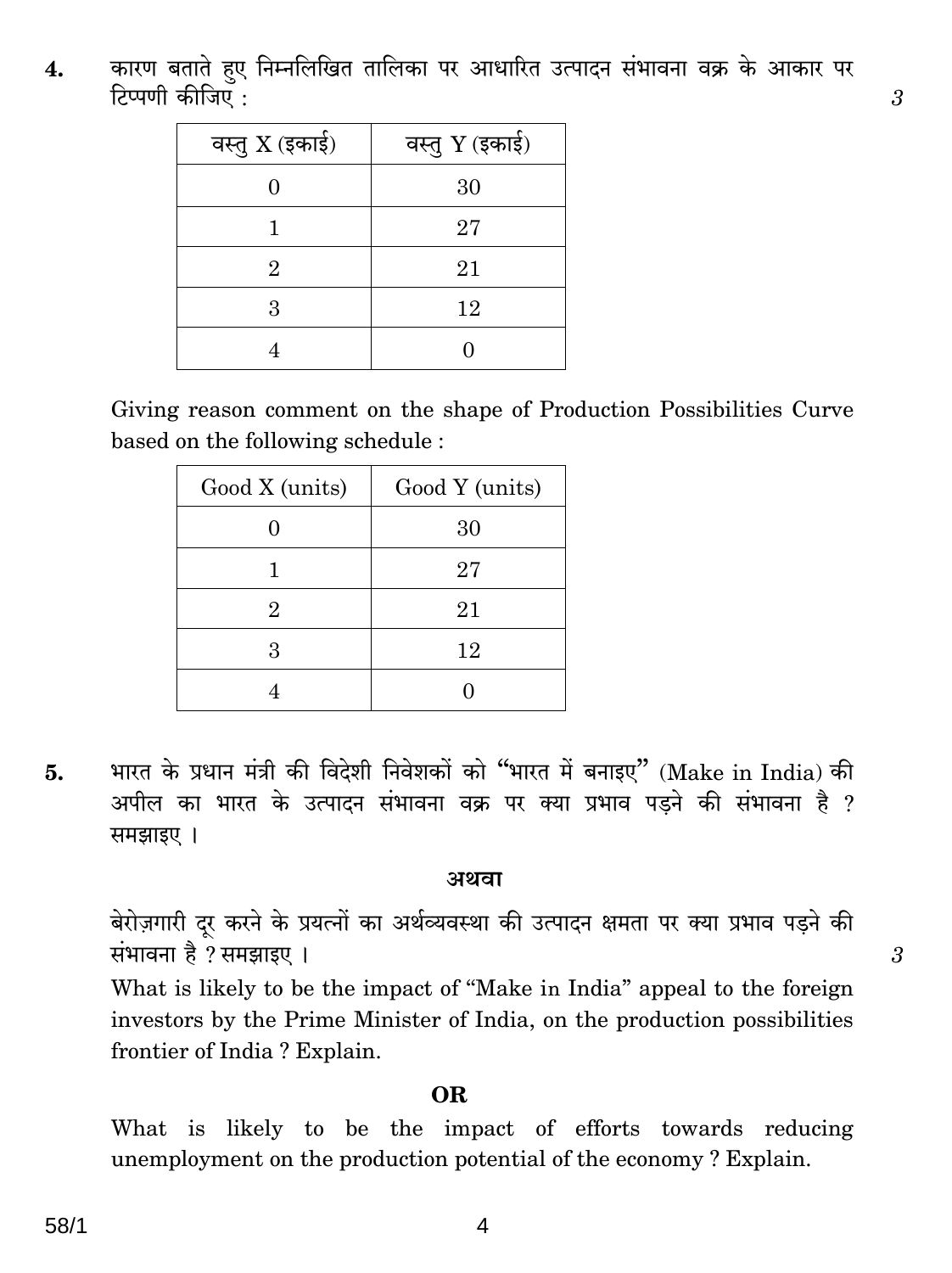पूर्ति की कीमत लोच के माप के साथ जुड़े 'धन-चिह्न' (plus sign) की तुलना में एक 6. सामान्य वस्तु की माँग की कीमत लोच के माप के साथ जुड़े 'ऋण-चिह्न' (minus sign) का महत्त्व समझाइए ।

Explain the significance of 'minus sign' attached to the measure of price elasticity of demand in case of a normal good, as compared to the 'plus sign' attached to the measure of price elasticity of supply.

एक पूर्ण प्रतियोगी बाज़ार में क्रेता सभी फर्मों के उत्पादों को समरूप मानते हैं । इस विशेषता 7. का महत्त्व समझाइए। In a perfectly competitive market the buyers treat products of all the firms as homogeneous. Explain the significance of this feature.

'न्युनतम कीमत' (निम्नतम कीमत निर्धारण) के एक वस्तु के बाज़ार पर क्या प्रभाव पडते हैं ? 8. रेखाचित्र का प्रयोग कीजिए ।

What are the effects of 'price-floor' (minimum price ceiling) on the market of a good? Use diagram.

- निम्नलिखित प्रश्न केवल **दष्टिहीन परीक्षार्थियों** के लिए प्रश्न संख्या 8 के स्थान पर है । नोट :
- The following question is for the **Blind Candidates** only in lieu of Note: Q. No. 8.

एक वस्तु के बाज़ार पर 'न्यूनतम कीमत' (निम्नतम कीमत निर्धारण) के प्रभाव समझाइए । Explain the effects of 'price-floor' (minimum price ceiling) on the market of a good.

एक उपभोक्ता एक वस्तु पर जिसकी कीमत ₹ 10 प्रति इकाई है, ₹ 1,000 व्यय करता है। 9. जब इसकी कीमत 20 प्रतिशत गिर जाती है, तो उपभोक्ता उस वस्तु पर ₹ 800 व्यय करता है। प्रतिशत विधि द्रारा माँग की कीमत लोच का परिकलन कीजिए। A consumer spends  $\overline{\tau}$  1,000 on a good priced at  $\overline{\tau}$  10 per unit. When its price falls by 20 percent, the consumer spends  $\overline{\tau}$  800 on the good. Calculate the price elasticity of demand by the Percentage method.

3

 $\mathcal{S}$ 

 $\mathcal{S}$ 

 $\overline{4}$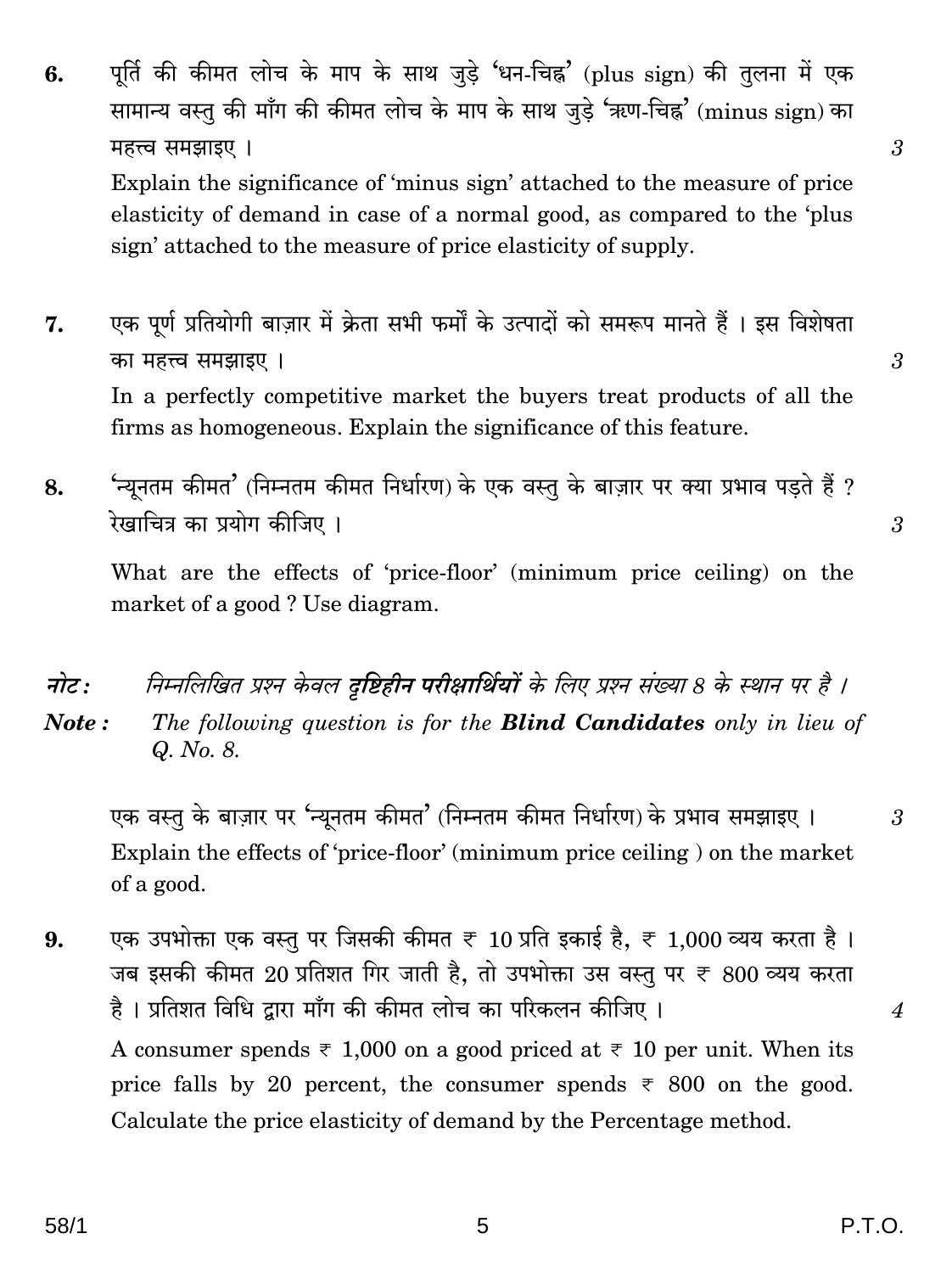जैसे-जैसे एक वस्त की अधिकाधिक इकाइयों का उत्पादन किया जाता है (अ) औसत  $10.$ अचल लागत और (ब) औसत परिवर्ती लागत का क्या व्यवहार रहता है ?

#### अथवा

औसत सम्प्राप्ति (आगम) की परिभाषा दीजिए । प्रमाणित कीजिए कि औसत सम्प्राप्ति और कीमत एकसमान होते हैं।

 $\boldsymbol{4}$ 

6

What is the behaviour of (a) Average Fixed Cost and (b) Average Variable Cost as more and more units of a good are produced?

#### OR.

Define Average Revenue. Show that Average Revenue and Price are same.

एक उपभोक्ता केवल दो वस्तुओं X और Y का उपभोग करता है, दोनों की बाज़ार कीमत  $11.$  $\overline{\tau}$  2 प्रति इकाई है । यदि उपभोक्ता दोनों वस्तुओं का ऐसा संयोग चुनता है जिसमें सीमांत प्रतिस्थापन दर 2 के बराबर है, तो क्या उपभोक्ता संतुलन में है ? क्यों अथवा क्यों नहीं ? ऐसी स्थिति में एक विवेकी उपभोक्ता क्या करेगा ? समझाइए ।

#### अथवा

एक उपभोक्ता केवल दो वस्तुओं X और Y का उपभोग करता है, जिनकी कीमतें क्रमश:  $\bar{\tau}$  5 और  $\bar{\tau}$  4 हैं । यदि उपभोक्ता दोनों वस्तुओं का ऐसा संयोग चनता है जिसमें X की सीमांत उपयोगिता 4 के बराबर और Y की सीमांत उपयोगिता 5 के बराबर है. तो क्या उपभोक्ता संतलन में है ? क्यों अथवा क्यों नहीं ? ऐसी स्थिति में एक विवेकी उपभोक्ता क्या करेगा ? उपयोगिता विश्लेषण का उपयोग कीजिए ।

A consumer consumes only two goods X and Y, both priced at  $\overline{\tau}$  2 per unit. If the consumer chooses a combination of the two goods with of Substitution equal to 2, is the consumer in Marginal Rate equilibrium? Why or why not? What will a rational consumer do in this situation? Explain.

#### **OR**

A consumer consumes only two goods X and Y whose prices are  $\overline{\tau}$  5 and  $\overline{\tau}$  4 respectively. If the consumer chooses a combination of the two goods with marginal utility of  $X$  equal to 4 and that of  $Y$  equal to 5, is the consumer in equilibrium? Why or why not? What will a rational consumer do in this situation? Use utility analysis.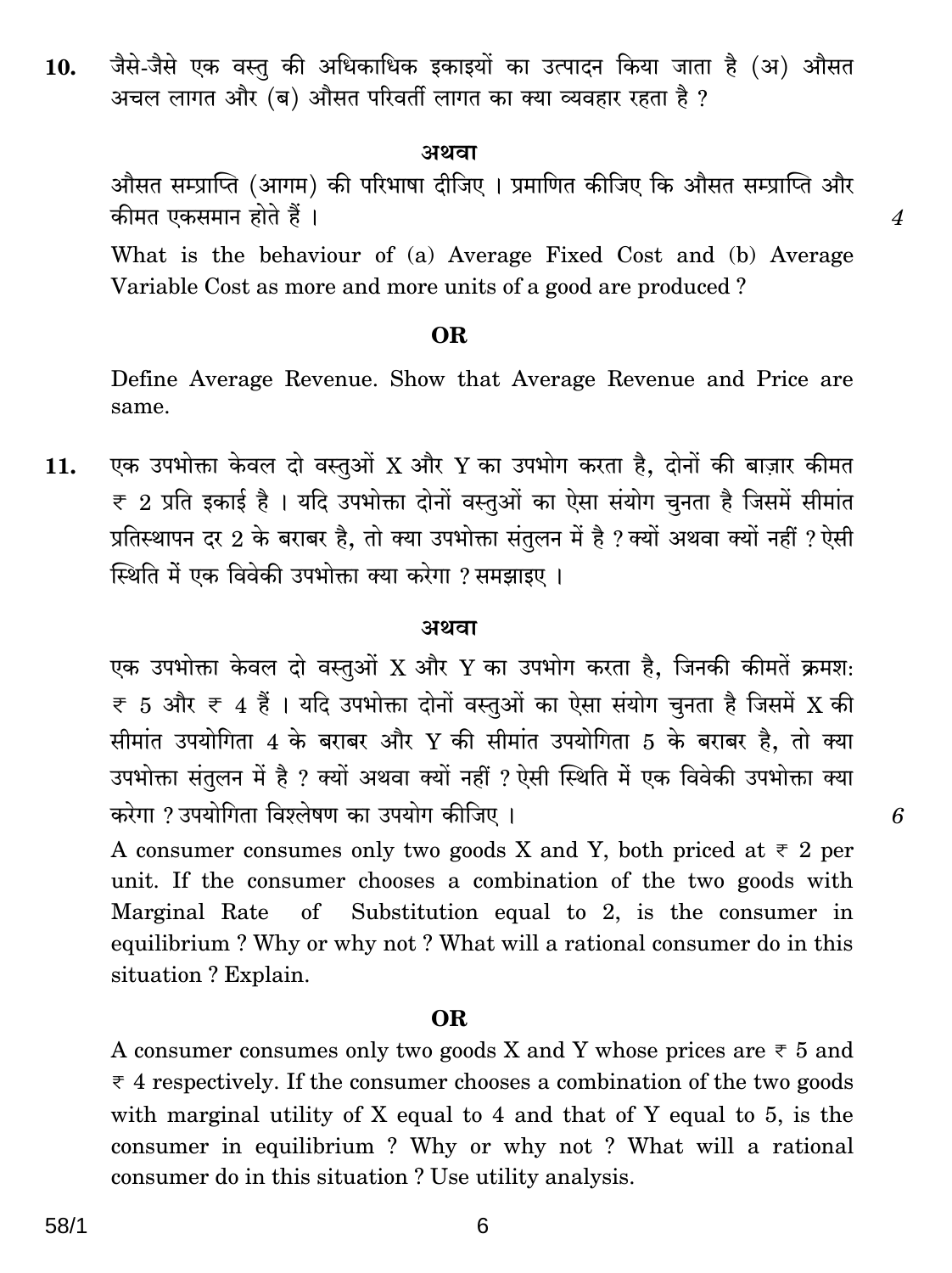सीमांत उत्पाद के रूप में परिवर्ती अनुपातों के नियम के विभिन्न चरण क्या हैं ? प्रत्येक चरण 12. का कारण बताइए । रेखाचित्र का उपयोग कीजिए ।

What are the different phases in the Law of Variable Proportions in terms of marginal product? Give reason behind each phase. Use diagram.

- निम्नलिखित प्रश्न केवल दुष्टिहीन परीक्षार्थियों के लिए प्रश्न संख्या 12 के स्थान पर है । नोट $\cdot$
- The following question is for the **Blind Candidates** only in lieu of Note: Q. No. 12.

परिवर्ती अनुपातों के नियम के विभिन्न चरणों को एक संख्यात्मक उदाहरण की सहायता से समझाइए ।

6

6

Explain with the help of a numerical example different phases in the Law of Variable Proportions.

- समझाइए कि यदि संतुलन की शर्तें पूरी न हों तो एक उत्पादक संतुलन में क्यों नहीं होगा । 13. 6 Explain why will a producer not be in equilibrium if the conditions of equilibrium are not met.
- एक वस्तु का बाज़ार संतुलन में है। वस्तु की पूर्ति में "कमी" आती है। इस परिवर्तन के 14. कारण होने वाले प्रभावों की शृंखला समझाइए। Market for a good is in equilibrium. The supply of good "decreases". Explain the chain of effects of this change.

6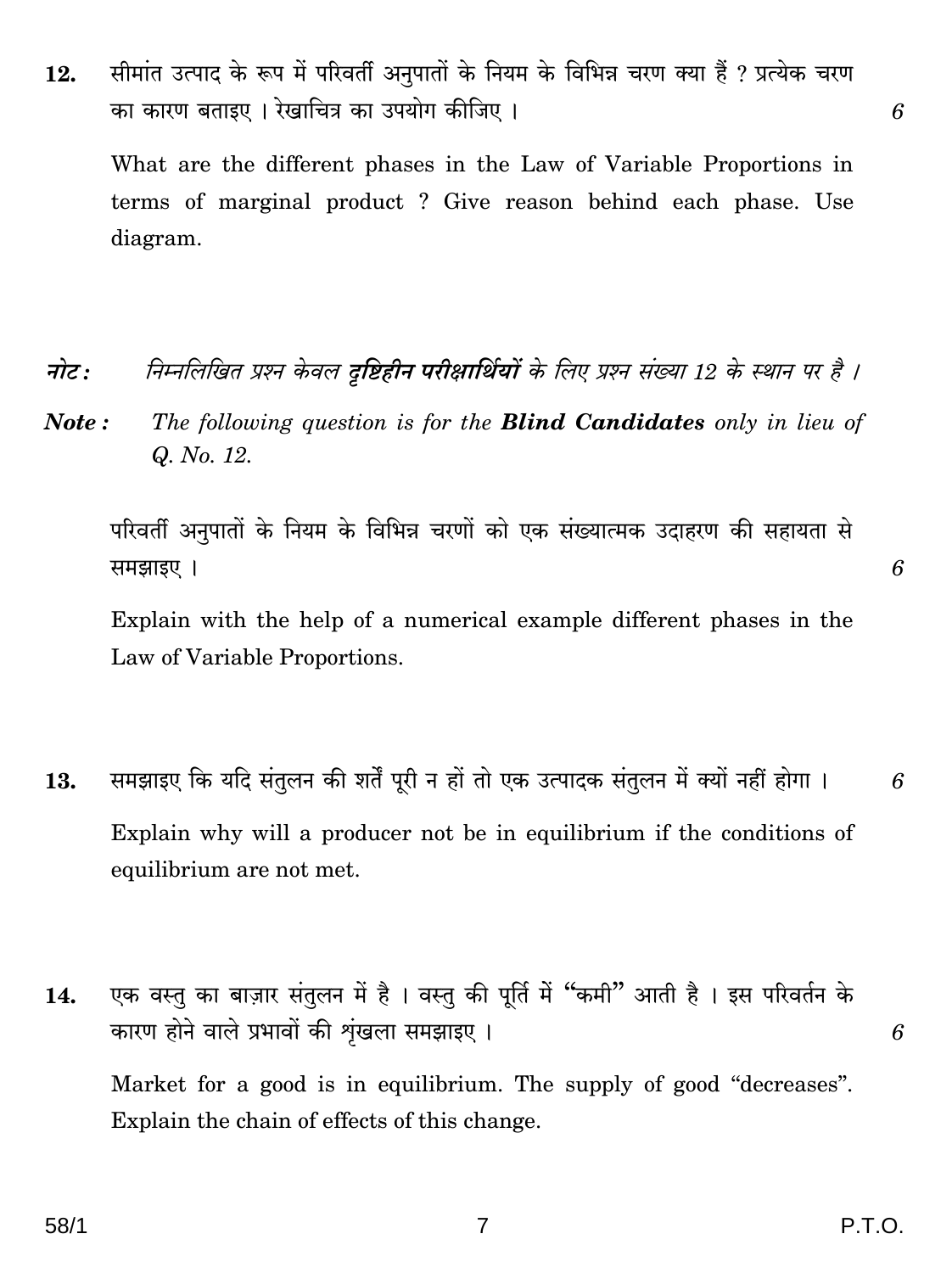#### खण्ड ब **SECTION B**

- समष्टि अर्थशास्त्र में 'समग्र माँग' से क्या अभिप्राय है ?  $15.$ What is 'aggregate demand' in macroeconomics ?
- यदि सीमांत उपभोग प्रवृत्ति = 1, गुणंक का मूल्य यह होगा : (सही विकल्प चुनिए) 16.
	- $(3)$  $\overline{0}$
	- (ब)  $\mathbf{1}$
	- (स) 0 और 1 के बीच
	- $(5)$ अनन्त

If  $MPC = 1$ , the value of multiplier is: (Choose the correct alternative)

- $(a)$  $\Omega$
- (b)  $\mathbf{1}$
- Between 0 and 1  $\epsilon$ )
- Infinity (d)
- सरकारी बजट में प्राथमिक घाटा यह होता है: (सही विकल्प चुनिए)  $17.$ 
	- राजस्व व्यय राजस्व प्राप्तियाँ  $(3)$
	- (ब) कुल व्यय –कुल प्राप्तियाँ
	- (स) राजस्व घाटा ब्याज भुगतान
	- राजकोषीय घाटा ब्याज भुगतान  $(5)$

Primary deficit in a government budget is : (Choose the correct alternative)

- Revenue expenditure Revenue receipts  $(a)$
- (b) Total expenditure - Total receipts
- $(c)$ Revenue deficit – Interest payments
- Fiscal deficit Interest payments  $(d)$

 $\mathcal{I}_{\mathcal{L}}$ 

 $\mathcal{I}_{\mathcal{L}}$ 

 $\mathcal I$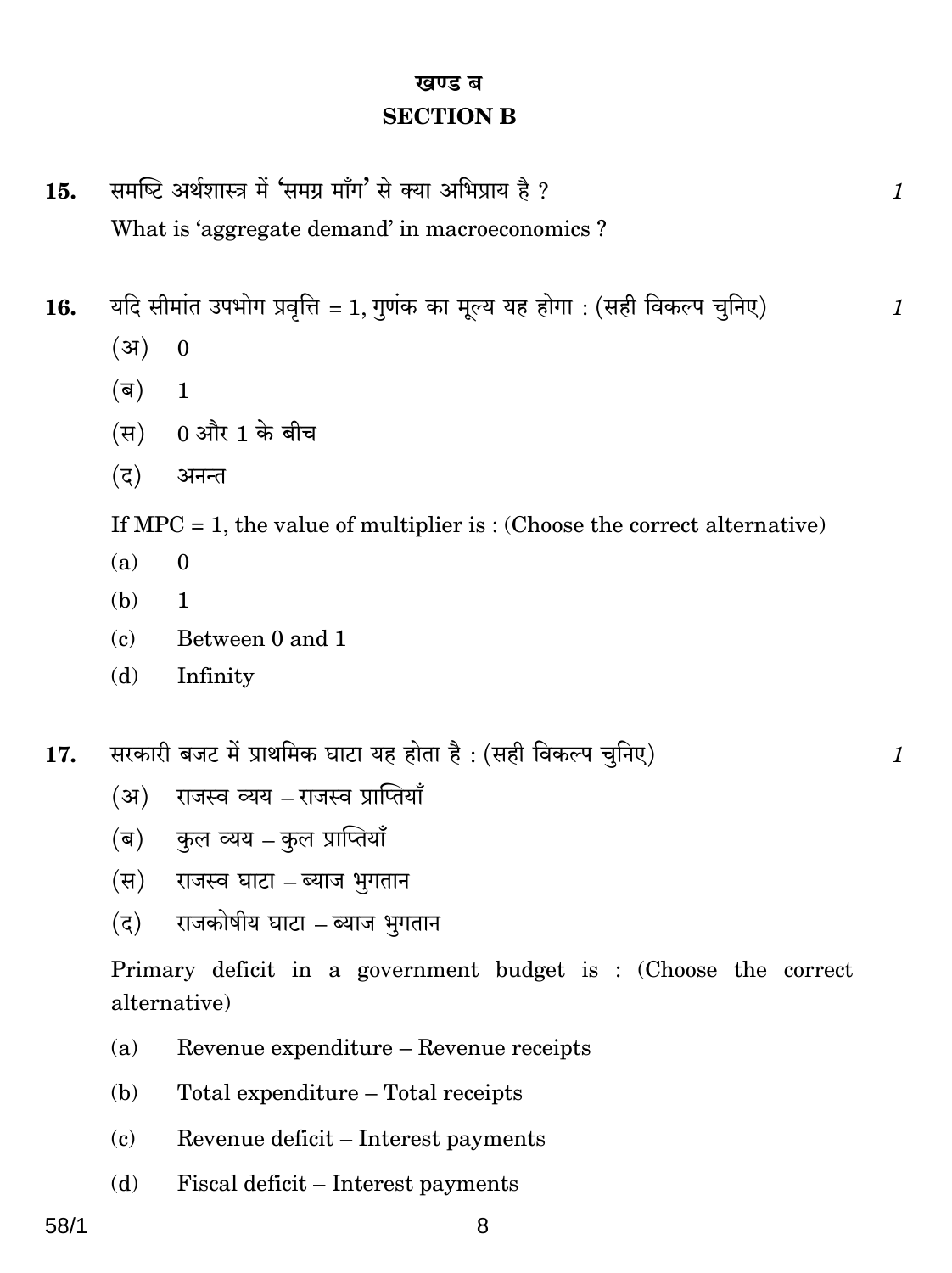- प्रत्यक्ष कर प्रत्यक्ष इसलिए कहलाता है क्योंकि यह सीधे ही इनसे प्राप्त किया जाता है: 18. (सही विकल्प चनिए)
	- (अ) उत्पादकों से उत्पादित वस्तओं पर
	- (ब) विक्रेताओं से वस्तुएँ बेचने पर
	- क्रेताओं से वस्तुएँ खरीदने पर (स)
	- आय कमाने वालों से  $(5)$

Direct tax is called direct because it is collected directly from : (Choose the correct alternative)

- $(a)$ The producers on goods produced
- The sellers on goods sold  $(b)$
- $(c)$ The buyers of goods
- $(d)$ The income earners
- अन्य बातें पूर्ववत रहने पर, यदि किसी देश में विदेशी मुद्रा की बाज़ार कीमत गिरती है, तो 19. राष्ट्रीय आय: (सही विकल्प चुनिए)
	- (अ) में वृद्धि होने की संभावना होती है
	- में कमी आने की संभावना होती है (ब)
	- (स) वद्धि होने की और कमी आने की संभावनाएँ होती हैं
	- पर कोई प्रभाव नहीं होने की संभावना होती है  $(5)$

Other things remaining the same, when in a country the market price of foreign currency falls, national income is likely : (Choose the correct alternative)

- $(a)$ to rise
- to fall (b)
- $(c)$ to rise or to fall
- to remain unaffected (d)

 $\mathcal{I}_{\mathcal{L}}$ 

 $\mathcal{I}_{\mathcal{I}}$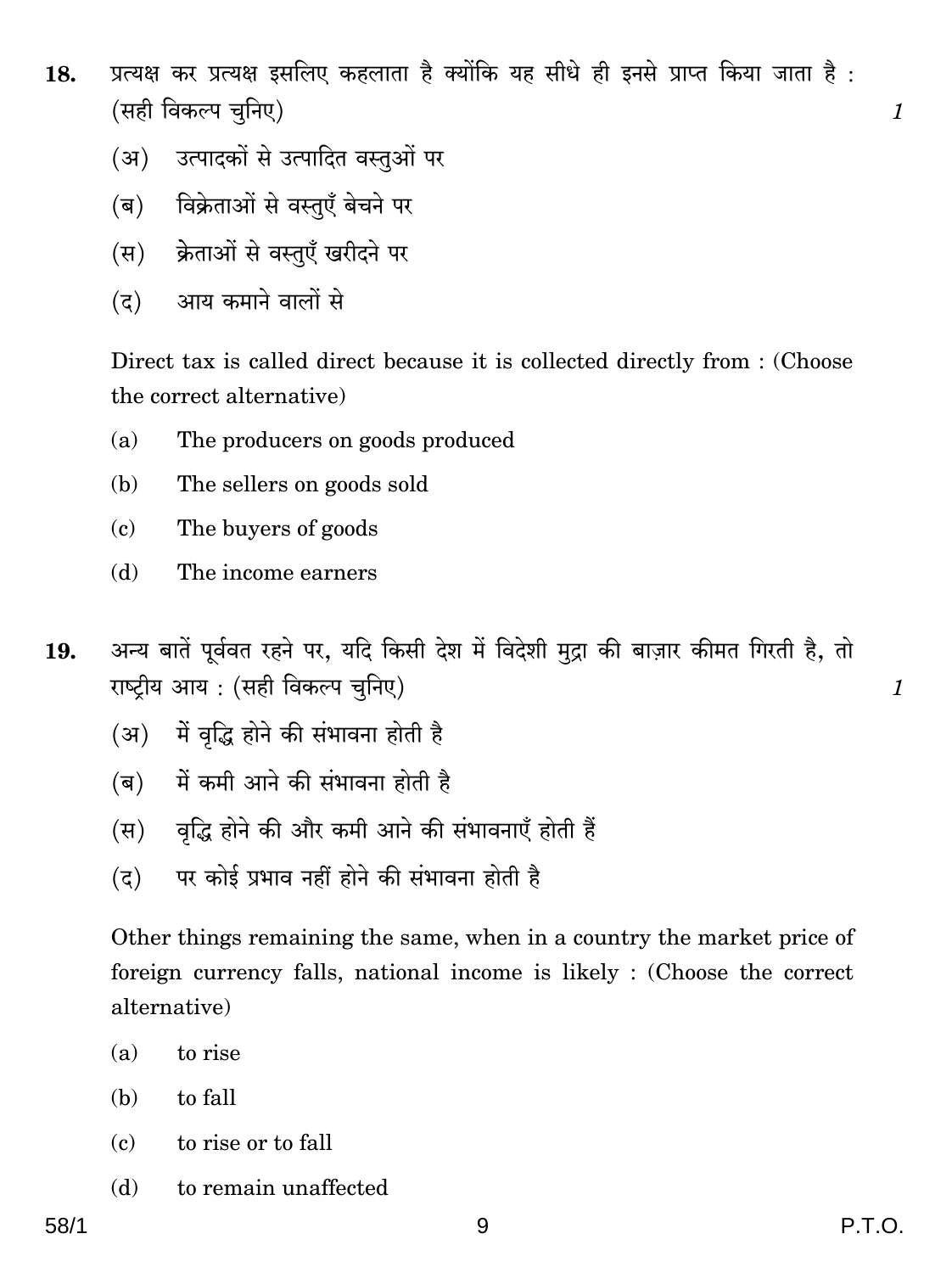यदि वास्तविक सकल देशीय उत्पाद ₹ 400 हो और मौदिक सकल देशीय उत्पाद ₹ 450 20. हो, तो कीमत सूचकांक (आधार = 100) का परिकलन कीजिए। If the Real GDP is  $\overline{\epsilon}$  400 and Nominal GDP is  $\overline{\epsilon}$  450, calculate the Price  $Index (base = 100)$ .

 $\mathfrak{Z}$ 

 $\mathfrak{Z}$ 

 $\overline{4}$ 

 $\overline{4}$ 

स्थिर (नियत) विनिमय दर और लचीली (नम्य) विनिमय दर से क्या अभिप्राय है ? 21. अथवा

नियंत्रित अस्थायी (प्रबंधित तिरती) विनिमय दर का अर्थ समझाइए । What are fixed and flexible exchange rates?

#### **OR**

Explain the meaning of Managed Floating Exchange Rate.

- 'विदेशों से उधार' भगतान संतुलन खाते में कहाँ दर्ज किया जाता है ? कारण बताइए । 22. 3 Where is 'borrowings from abroad' recorded in the Balance of Payments Accounts? Give reasons.
- केन्दीय बैंक का "बैंकों का बैंक कार्य" समझाइए । 23.

#### अथवा

केन्दीय बैंक का "जारीकर्ता बैंक" कार्य समझाइए ।

Explain the "Bankers' Bank function" of the central bank.

#### **OR**

Explain the "Bank of Issue function" of the central bank.

केन्द्रीय बैंक मुद्रा जारी करता है, फिर भी हम कहते हैं कि वाणिज्य बैंक मुद्रा सुजन करते 24. हैं। समझाइए। वाणिज्य बैंकों द्वारा इस मुद्रा सृजन का राष्ट्रीय आय पर क्या प्रभाव पड़ने की संभावना है ? समझाइए ।

Currency is issued by the central bank, yet we say that commercial banks create money. Explain. How is this money creation by commercial banks likely to affect the national income? Explain.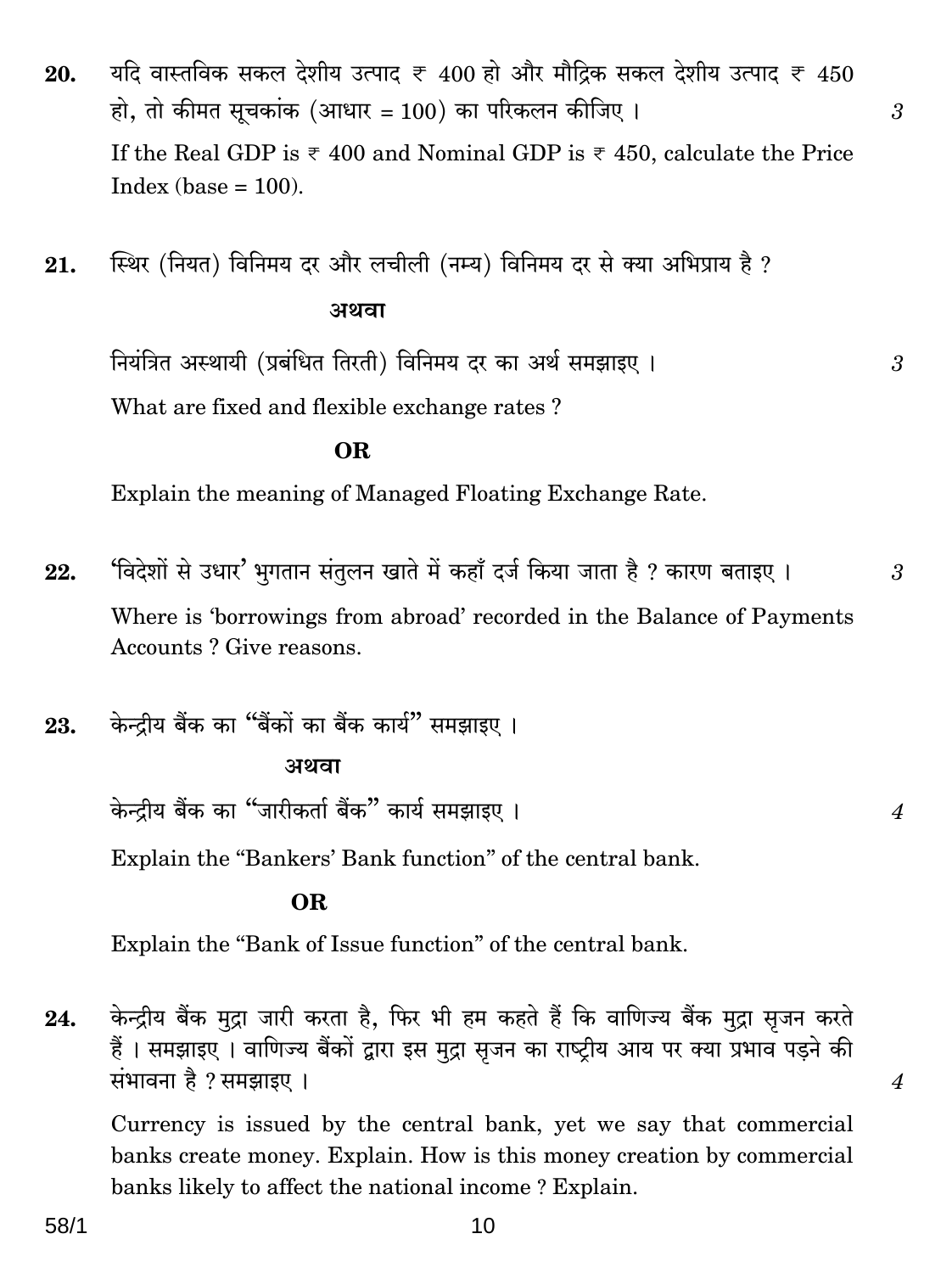एक अर्थव्यवस्था संतुलन में है। निम्नलिखित से निवेश व्यय का परिकलन कीजिए : 25.

```
राष्टीय आय = 800सीमांत बचत प्रवृत्ति = 0.3स्वायत्त उपभोग= 100
```
An economy is in equilibrium. Calculate the Investment Expenditure from the following:

National Income  $= 800$ Marginal Propensity to Save =  $0.3$ Autonomous Consumption =  $100$ 

- कारण बताते हुए समझाइए कि राष्ट्रीय आय का आकलन करते समय निम्नलिखित के साथ 26. कैसा व्यवहार किया जाना चाहिए :
	- एक बैंक को एक फर्म द्वारा ब्याज भगतान  $(i)$
	- एक व्यक्ति को एक बैंक द्वारा ब्याज भगतान  $(ii)$
	- एक बैंक को एक व्यक्ति द्वारा ब्याज भूगतान  $(iii)$

Giving reason explain how the following should be treated in estimation of national income:

- $(i)$ Payment of interest by a firm to a bank
- $(ii)$ Payment of interest by a bank to an individual
- $(iii)$ Payment of interest by an individual to a bank
- 'अभावी माँग' से क्या अभिप्राय है ? इसको दूर करने में 'बैंक दर' की भूमिका समझाइए । 27.

#### अथवा

'अति माँग' (अधिमाँग) से क्या अभिप्राय है ? इसको दर करने में 'प्रति पुनर्खरीद दर' की भूमिका समझाइए ।

What is 'deficient demand'? Explain the role of 'Bank Rate' in removing it.

#### OR.

What is 'excess demand'? Explain the role of 'Reverse Repo Rate' in removing it.

आय असमानताएँ कम करने में सरकार बजटीय नीति का कैसे प्रयोग कर सकती है ? 28. समझाइए ।

Explain how the government can use the budgetary policy in reducing inequalities in incomes.

 $\overline{4}$ 

6

6